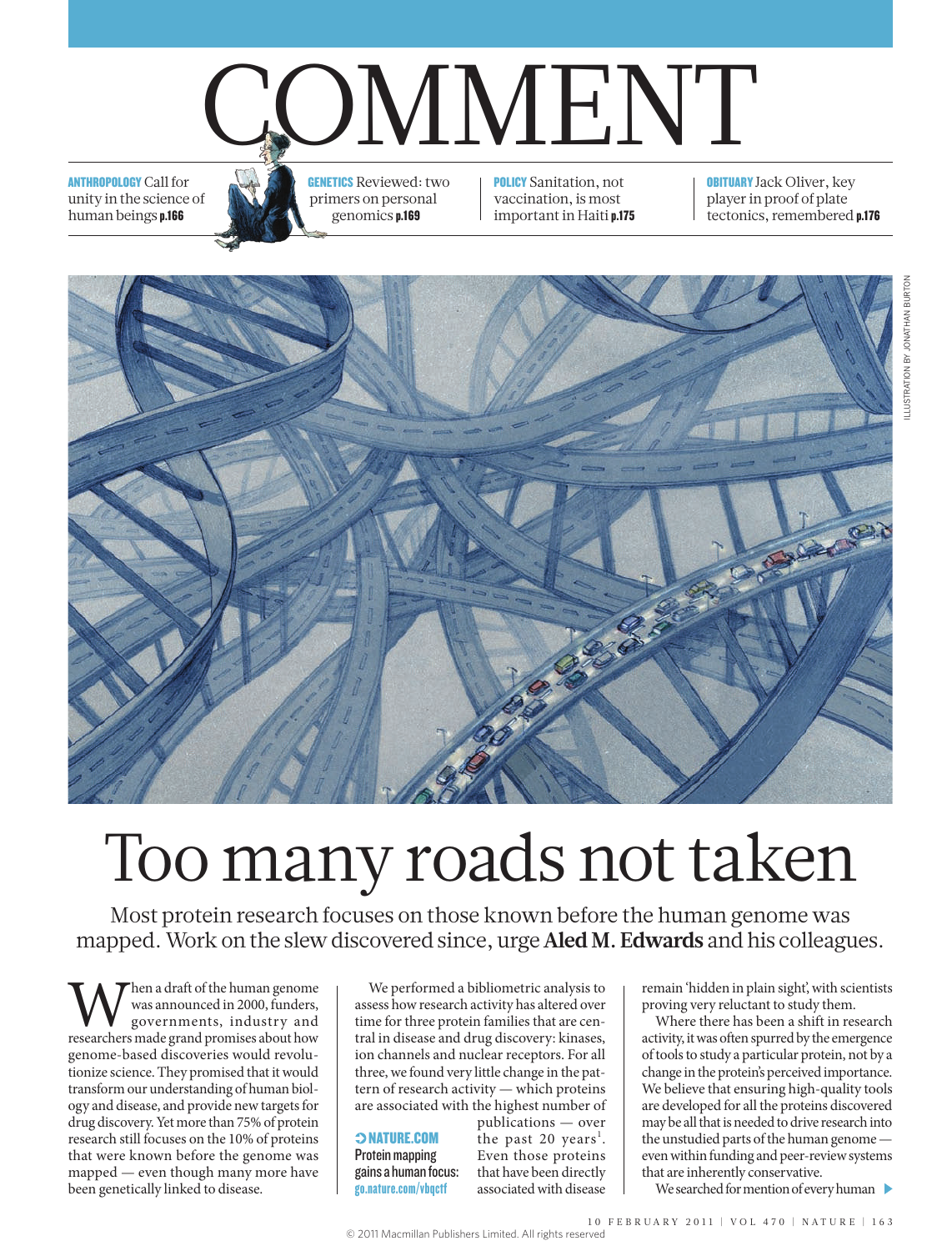kinase, ion channel and nuclear receptor in either the title, abstract, keywords or 'MeSH' terms (used for indexing articles in Medline and PubMed) in the almost 20 million papers published between 1950 and 2009. We discovered that for all three classes of protein, the same small fraction of family members have remained 'the favourites' for nearly 20 years (see 'Fondling our problems').

For instance, the human genome encodes more than 500 protein kinases, of which hundreds have been shown to have genetic links with human diseases. Yet around 65% of the 20,000 kinase papers published in 2009 focused on the 50 proteins that were the 'hottest' in the early 1990s. Similarly, 75% of the research activity on nuclear hormone receptors in 2009 focused on the 6 receptors — out of the 48 encoded in the genome — that were most studied in the mid 1990s (ref. 1).

### biased approacH

Although academics may be surprised by the magnitude of this research bias, they generally acknowledge its existence. It was first identified in kinase research $^2$  in 2008 and last year its effects were demonstrated in kinase drug discovery<sup>3</sup>. But a common assumption is that previous research efforts have preferentially identified the most important proteins. The evidence doesn't support this.

Patterns of gene expression and links between DNA sequences and breast cancer suggest, for instance, that 11 protein kinases are key nodes in the signalling pathways underlying the disease. Yet in the 2009 literature, one of these kinases, CDC2, received more attention than seven of the others combined, and three received just one mention. Likewise, various genetic approaches, including genome-wide association studies, have directly linked 37 of the 48 human nuclear receptor genes to disease. Among these, more than half of the total research activity in 2009 was focused on just three. These three were also 'top of the nuclear receptor charts' in the 1990s.

Why the reluctance to work on the unknown? As the Nobel-prizewinning biochemist Roger Kornberg put it, scientists are wont to "fondle their problems": they have a natural tendency to dig deeper into their areas of expertise. Plus, funding and peerreview systems are risk-averse; funders and reviewers alike are less willing to support research on unstudied proteins, for which it is often harder to explain the rationale and significance. Moreover, the time frames associated with academic promotion and training encourage researchers to focus on systems that are likely to generate results rapidly, and for which research infrastructure and methods are already available.

Some funders are developing strategies to address the conservative nature of peer review. The Wellcome Trust, the largest non-governmental funder of biomedical research in the United Kingdom, for instance, is withdrawing its project grants in favour of providing longer-term support to outstanding investigators. And many universities are examining the pitfalls of their current reward systems. Unfortunately, institutional systems are ponderously slow to change. So what else can be done?

To establish a protein's function, and especially the details of how it works and its suitability for drug discovery, molecular biologists draw on an arsenal of tools. For instance, antibodies can help them identify where in the body the protein is being expressed; chemical inhibitors can be used to block a protein's activity in human cells and in animal models. These antibodies and small molecules also provide a launch pad for the development of new medicines by the biotechnology and pharmaceutical industries. Yet because of the cost and time

## FONDLING OUR PROBLEMS

Researchers' 'favourite kinases' have remained the same for decades with a few exceptions (kinases linked to diseases of great interest to industry).



required to generate and characterize such tools, they are currently available for only a handful of well-studied proteins.

Our analysis of publication patterns for the human nuclear hormone receptor family suggests that making such tools readily available for all proteins could dramatically shift the balance in biomedical research.

### wake-up call

Nuclear receptors are transcription factors that bind small signalling molecules, such as steroids and hormones. Genetic data now suggest that all the receptors are directly or indirectly linked to human disease. About 30 of the family members were discovered at around the same time in the 1990s, allowing us to compare publication trends for numerous related proteins over time. We know exactly when the receptors were cloned, when genetic links with diseases were established and when research tools (in this case, chemical probes)<sup>4,5</sup> became available.

When the 'novel' nuclear receptors were identified in the 1990s, all the family members were thought to have therapeutic potential.

*"Making protein-based research tools readily available must be a major objective in the decade to come."*

Interest developed most rapidly in those that were found to have genetic links to disease<sup>6-8</sup> or that had interesting knockout phenotypes<sup>9</sup>, such as infertility. However, over the next 15 years, research activity refocused on a subset of 8 of these receptors.

From a genomics point of view, these 8 are no more interesting than any of the other 29 with known links to disease.

To our knowledge, the only connection among these 8 receptors is that for each there is a widely available, high-quality chemical probe that either enhances the receptor's activity or dampens it. In short, where high-quality tools are available (often commercially), there is research activity; where there are no tools, there is none (see 'Tools are telling').

Several other observations are consistent with the ideas that the availability of chemical probes for a given receptor dictates the level of research interest in it, and that the development of these tools is not driven by the importance of the protein. For instance, large and sustained increases in the rate of publications mentioning a nuclear receptor usually followed, not preceded, the release of a chemical probe.

Our findings should serve as a wake-up call to the biomedical and pharmaceutical research communities. Granting systems must be more daring, institutions must foster and reward risk, and the entire biomedical community must play down the legacy of the literature and let new evidence guide